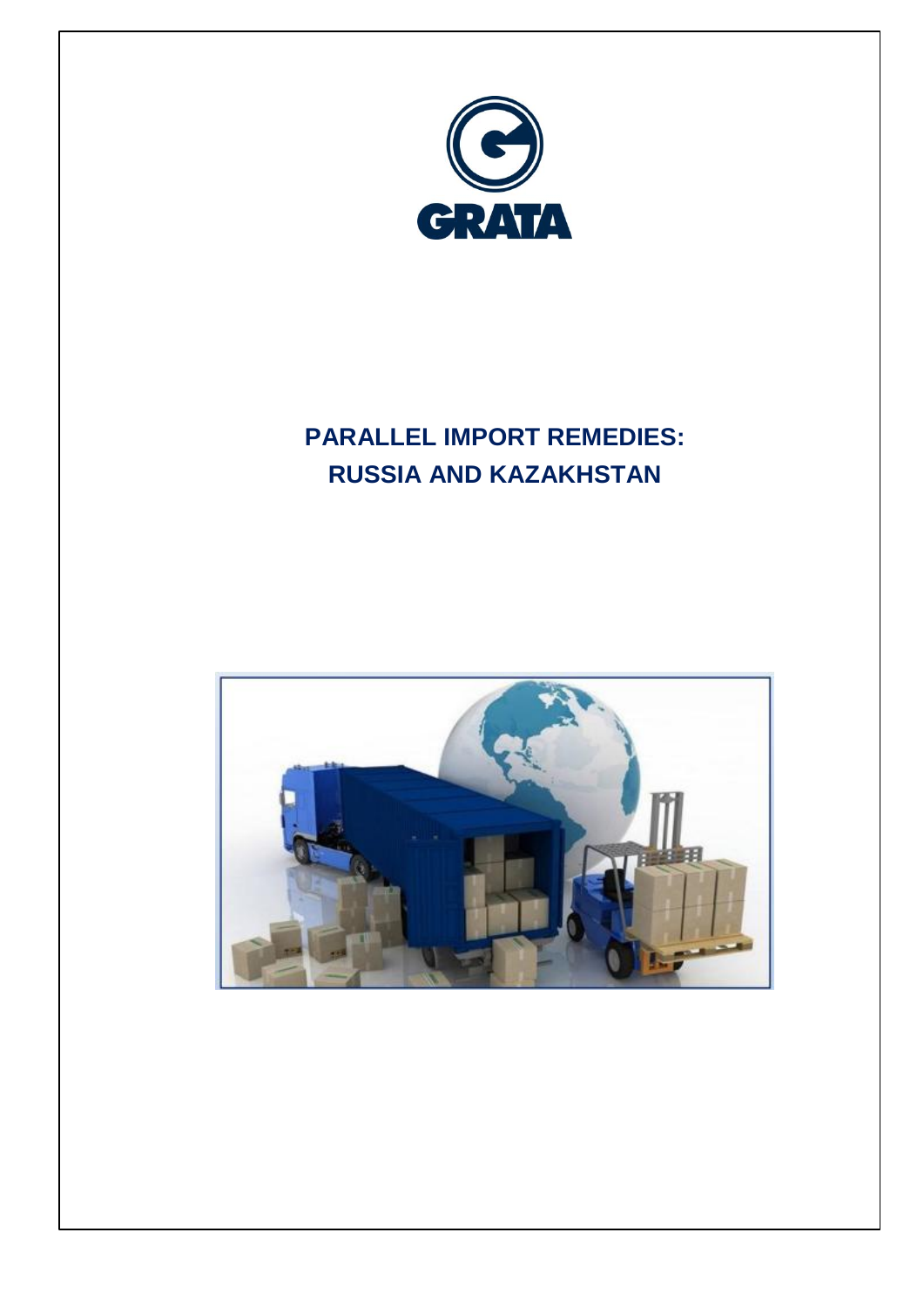*Yana Dianova, Head of the Corporate and Commercial Law Department, GRATA Law Firm, Moscow E-mail: ydianova@gratanet.com Saule Akhmetova, Partner, GRATA Law Firm E-mail: sakhmetova@gratanet.com Timur Berekmoinov, Lawyer, GRATA Law Firm E-mail: tberekmoinov@gratanet.com*

**Annotation: The Article analyses regulatory and practical aspects of the remedies that can be used by trademarks' holders in Kazakhstan and Russia in connection with import of original trademarked goods in the territory of the Customs Union by importers without the respective permit, and covers certain issues of applying such remedies as well as legislative initiatives on 'parallel import'.** 

**Tags: import of original goods, trademarks, 'parallel import', customs register of intellectual property objects.** 

The 'parallel import' concept – an import and (or) sale of trademarked goods in any country, which were not put by the exclusive right holder into the civil circulation in that country, and remedies applicable in this respect, is in tight connection with the key aspects of regulation of trademark exclusive rights such as:

- 'right exhaustion' principle, i.e. the lose by a right holder of its exclusive right to a trademark, including the right to prohibit the trademark use after the legal putting of the trademarked goods into civil circulation;
- identification of counterfeit goods, i.e. goods that is illegally trademarked.

The Russian laws set the national principle of exhaustion of a trademark exclusive right: such a right shall not be deemed infringed if the trademark is used by other persons in respect of goods that have been put in civil circulation in the territory of the Russian Federation directly by the right holder or with the consent thereof.<sup>1</sup>

In this case, within the Eurasian Economic Union (Apendix No. 26 to the Eurasian Economic Treaty, dated 29 May 2014 between Russia, Kazakhstan and Belarus (hereinafter – the 'EEU Treaty') as effective from 1 January 2015) provides for a regional principle of exhaustion of the exclusive right to a trademark as well as to a trademark of the Eurasian Economic Union (hereinafter – the 'EEU'): the use of a trademark in respect of goods that have been put in civil circulation directly by the right holder or with the consent thereof in the territory of any memberstates of the customs union of EEU shall not be deemed an infringe of the exclusive right to such a trademark.

Thereat, the Federal Antimonopoly Service of the Russian Federation (FAS) consistently favors the 'parallel import' legalization, and in June 2014 it represented the completed draft of amendments to the fourth part of the CC RF, which establishes an international exhaustion principle.<sup>2</sup>

Moreover, based on the results of the international conference titled 'Competition Protection and Exclusive Rights. Creating Environment for Free Trade in the EEU Territory' held by the Eurasian Economic Committee (EEC) at the end of October 2014, the attendees adopted a resolution in support of the EEU's transition in 2015 to the international principle of exhaustion of right in all commodity markets except for the markets with localized production and supported

 $\overline{a}$ 

 $1$  Article 1487 of the Civil Code of the Russian Federation (hereinafter – the 'CC RF')

<sup>&</sup>lt;sup>2</sup> Draft Federal Law 'On the Introduction of Amendments to the Fourth Part of the Civil Code of the Russian Federation' (hereinafter - the 'Draft'). published at the Unified Portal of Legal Information (URL: http://regulation.gov.ru/project/14362.html?point=view\_project&stage=3&stage\_id=9876&page=project&record\_id=14

<sup>362;</sup> last access date: 4 July 2014)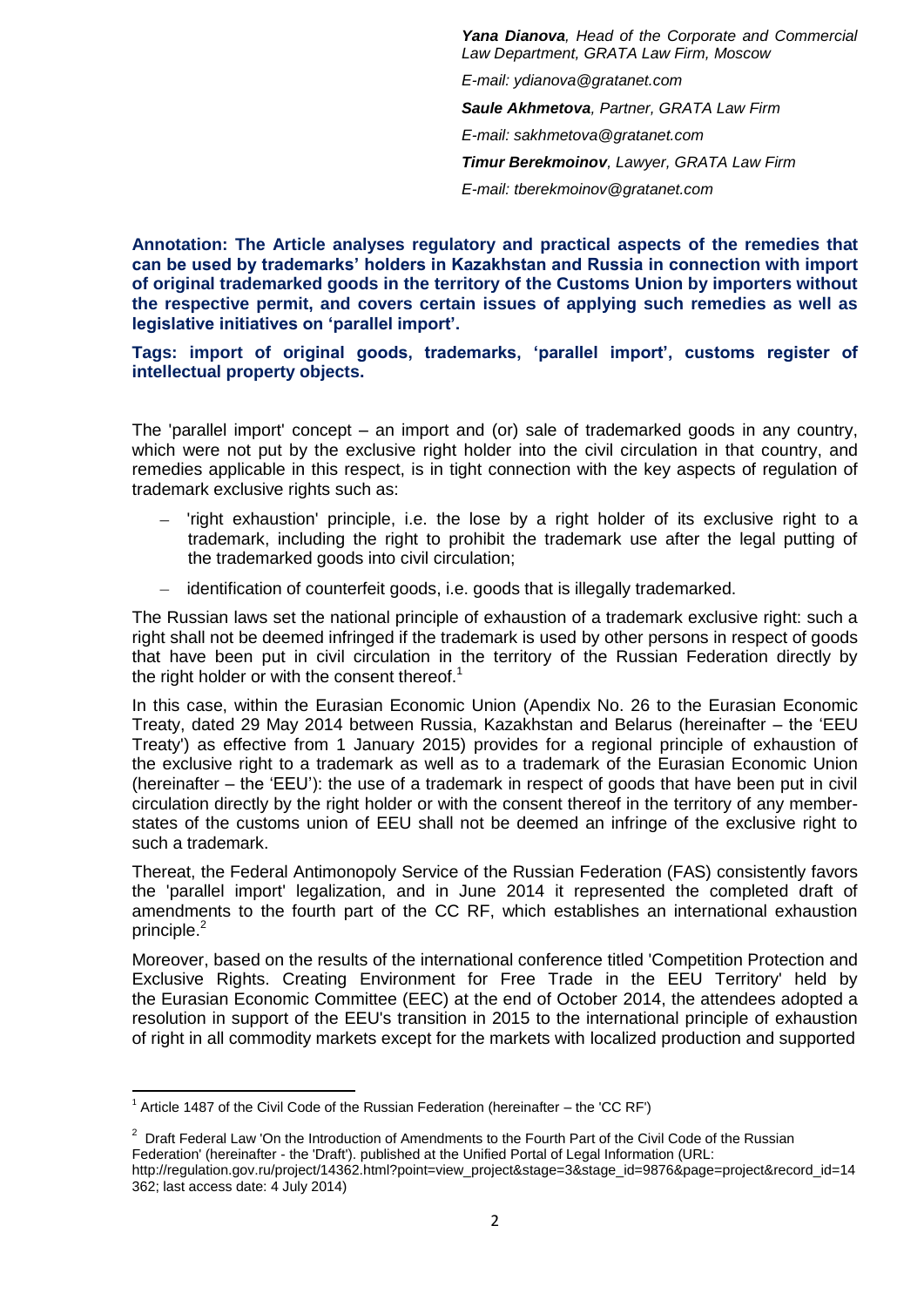to refuse entirely from the restriction of parallel import in 2018-2020.<sup>3</sup>

However, until the relevant initiatives on the official legalization of 'parallel import' are set in the national laws or documents, the issues of the remedies applicable for trademark owners in any member-state of the EEU will be still vital for such right holders within the EEU. In this article we will cover this topic in the Russian and Kazakhstani perspective.

# **Table of Content**

| $\mathbf{L}$ |           |                                                                               |  |
|--------------|-----------|-------------------------------------------------------------------------------|--|
|              | A.        | Inclusion of Trademarks in the Customs IP Registers and Ex officio Procedure3 |  |
|              | <b>B.</b> |                                                                               |  |
|              |           |                                                                               |  |
|              |           |                                                                               |  |
|              |           | 3. Claims for Withdrawal from Circulation and Destruction of Goods            |  |
|              |           |                                                                               |  |
|              |           |                                                                               |  |
| II.          |           |                                                                               |  |
|              |           |                                                                               |  |
|              |           |                                                                               |  |

# <span id="page-2-1"></span><span id="page-2-0"></span>**I. RUSSIAN FEDERATION**

## **A. Inclusion of Trademarks in the Customs IP Registers and Ex officio Procedure**

Russian customs authorities takes actions to protect IP rights, including trademark rights, in accordance with Chapter 42 of the Federal Law dated 27 November 2010 No. 311-FZ 'On Customs Regulation n the Russian Federation'.

The Federal Customs Service of the Russian Federation (FCS) keeps the customs IP register (CIPR) that under the relevant right holders' applications includes trademarks or other IP objects to be protected in the territory of Russia.

Starting from 8 May 2015, IP objects, which are subject to the FA decision on taking actions to suspend the release of the goods, shall be included in the register, provided that the right holder is insured against the risk of liability for causing harm for the benefit of the declarant, owner, consignee or any other persons in connection with the suspension of the goods release, with an insurance sum of at least 300,000 roubles.

The FCS considers such applications no longer than one month and decides to suspend the goods release or to refuse such suspension and trademark registration. Such a refusal can be based on: misreporting by an applicant; failure to confirm the trademark rights of the applicant; failure to provide the damage liability insurance agreement.

In practice, the FCS also refuses to include a trademark in CIPR, when the applicant fails to provide "reliable and adequate information on actual violation of the rights of the trademark owner by other persons during the customs clearance of goods", in particular, the application or documents attached thereto have no description of the goods suspected to be counterfeit (FAS Ruling of the Moscow district, dated 22 April 2014, on the case No. A40-125620/13, Resolution

 3 http://www.eurasiancommission.org/ru/nae/news/Pages/06-11-2014-4.aspx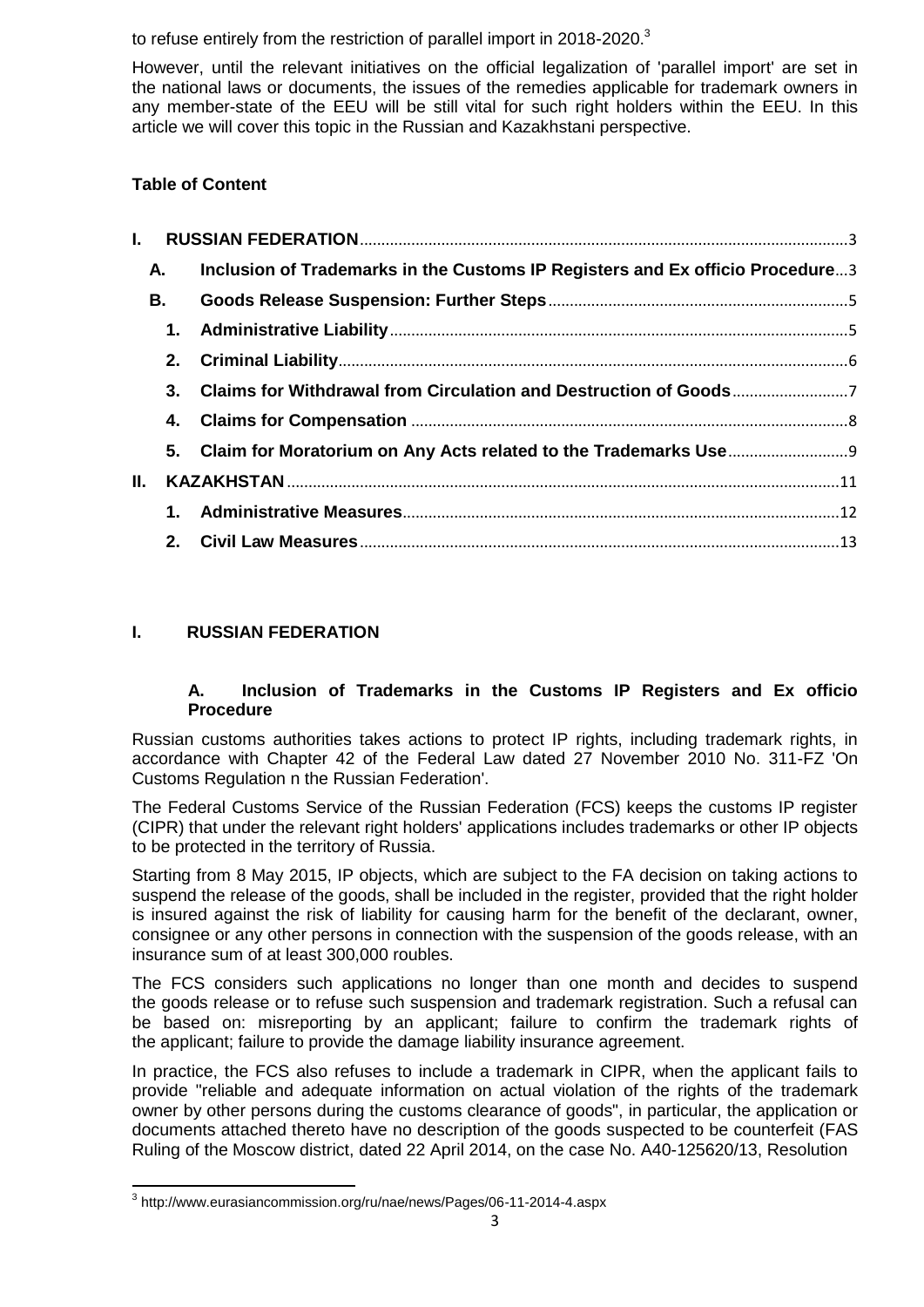of the Ninth Arbitration Court of Appeal, dated 10 February 2014, No. 09AP-46624/2013).

The Agreement on the Uniform Customs Register of Intellectual Property of the Customs Union Member-States dated 21 May 2010 provides for the maintenance of the uniform customs register of IP of the CU member-states (hereinafter  $-$  the 'Unified Register')<sup>4</sup> by the central customs authorities (State Revenue Committee of the Ministry of Finance of the Republic of Kazakhstan, State Customs Committee of the Republic of Belarus and FSC of the Russian Federation) based on the right holders' applications.

To register a trademark in the Unified IP register, the applicant should also provide a written undertaking to compensate property damage, which may be caused to the goods declarant, owner, consignee and other persons due to the release suspension in respect of the goods containing the relevant trademark, or a civil liability insurance agreement with regard to damage caused by suspension of the goods release that are valid in all CU member-states with coverage of at least 10 (ten) thousand Euro. In this case, the right to the trademark will be protected within a term established while registering and not exceeding the term of legal protection of the trademark in that CU member-state, where the latter expires first.

Trademarks are included in the CIPR and Uniform IP Register so that when the customs authority identifies an infringement of IP rights while placing the goods containing trademarks included in any of the registers under the customs procedures, it shall suspend the release of such goods for a period of 10 business days and within 1 (one) business day after the day of decision to suspend the release notify the declarant and right holder, or their authorized representatives (Article 331 of the CU Customs Code).<sup>5</sup>

The term of suspension may be extended by the customs authority but not more than for 10 (ten) business days as requested by a right holder or its representative, if they have applied for the right protection to the competent authorities.

The customs authorities also may (not obliged) suspend once the release of goods that contain trademarks and other intellectual property not included in the customs register within the socalled ex officio procedure in accordance with Article 308 of the Federal Law 'On the Customs Regulation in the Russian Federation', if they reveal the infringement of IP rights and have the information on the right holder (representative thereof) in Russia. The terms of suspension in this case is 7 business days with not more than 10 business days extension option provided that the right holder has filed the relevant application to the customs authority and application for registration in the customs register to the FSC.

[WHEN TRADEMARKS ARE ENTERED INTO THE CUSTOMS IP REGISTER, THE RUSSIAN CUSTOMS AUTHORITIES ARE OBLIGED TO SUSPEND THE RELEASE OF GOODS SO TRADEMARKED SUSPECTED TO BE COUNTERFEIT, INCLUDING IF IMPORTED BY UNAUTHORISED IMPORTERS.]

During the suspension period, the right holder may file a claim to the court against the infringer as well as obtain the judgment on seizure of the goods as an interim relief (in this case, the delay by a defendant of a trial through, in particular, engagement of a foreign goods supplier as a third party will have no

An administrative violation consisting in the illegal use of a trademark through the importation of the relevant goods in the territory of Russia shall be deemed expired from the movement of the goods through the customs border of the Russian Federation and filing with the customs authority of the declaration and(or) documents required for the placement of the goods under a customs procedure that provides for the possibility to put the goods into circulation in Russia (paragraph 15 of the Resolution of the HAC Plenum, dated 17 February 2011, No. 11 'On Some Issues of Application of the Special Part of the Code of Administrative Violations').

 4 Information on IP objects included in the Uniform IP Register shall be published at the EEC official web-site: [http://www.tsouz.ru/db/dta/Pages/intell\\_sobstv.aspx.](http://www.tsouz.ru/db/dta/Pages/intell_sobstv.aspx) As of the date of this Article, the Uniform IP Register does not contain any information on any trademarks.

<sup>&</sup>lt;sup>5</sup> The Decision of the EEC Board dated 18 December 2014 No. 233 approved the draft EU Customs Code to be adopted in 2015 and effective from 2016. Chapter 51 (*Measures Aimed at the IP Rights Protection of the Right Holder Taken by the Customs Authorities*) of the Draft provides for protective actions to be taken by the customs authorities of the EEU member-states tat area similar to measures established by the EU Customs Code. The EEC will have to approve the Uniform IP Register Regulations for the member-states , which will replace the Agreement on the Uniform Customs Register of Intellectual Property of the CU Member-States dated 21 May 2010.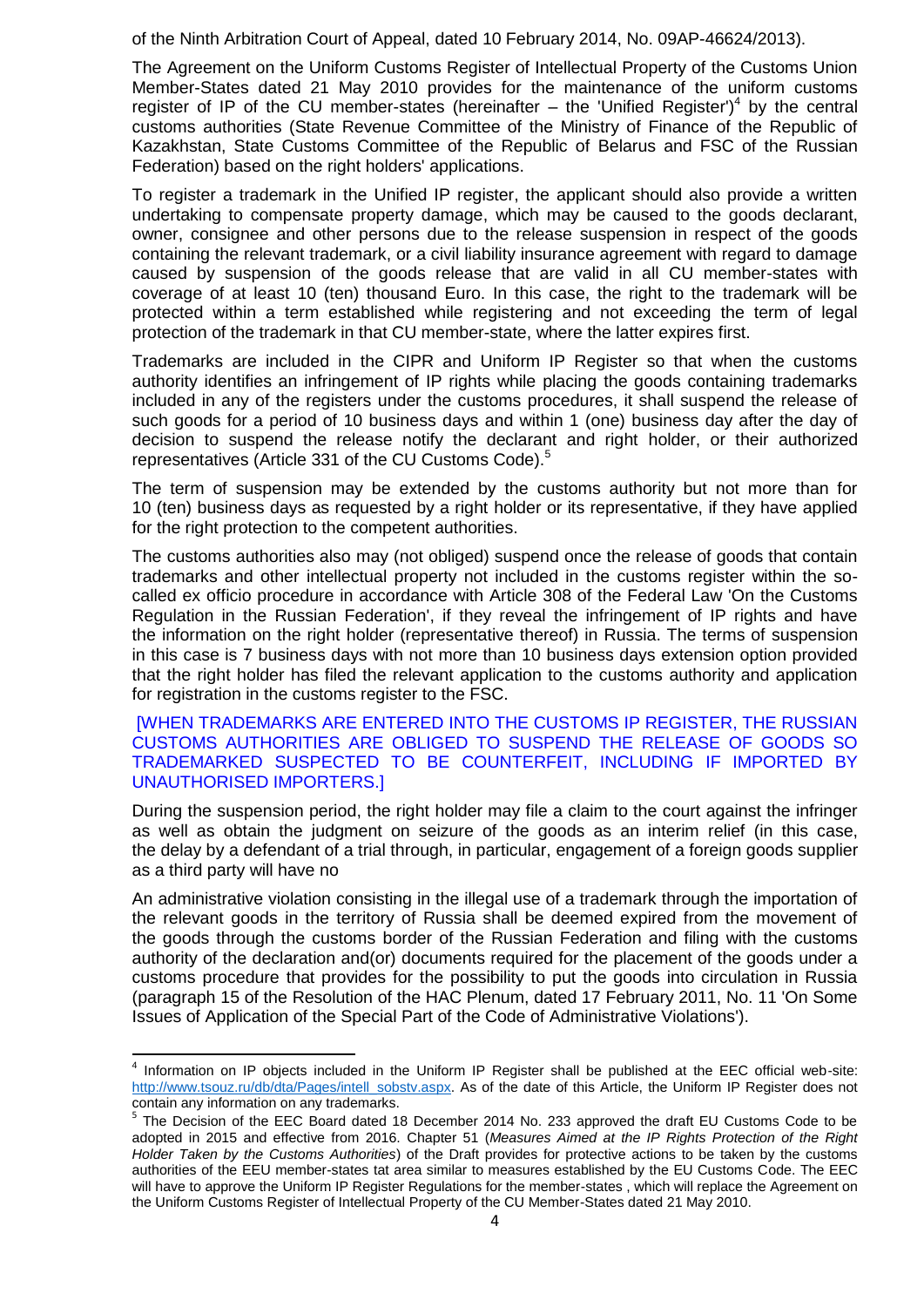To suspend the goods release by the customs authority pursuant to Article 331 of the CU Customs Code, there shall be features of violation of IP rights represented by failure of an importer to provide the evidence of the consent of the trademark owner on the importation of the goods into the territory of Russia when the goods are submitted for customs clearance and the Decision to suspend the goods release (Resolution of HAC Plenum dated 13 November 2012, No. 6813/12 on the case No. A51-6603/2011 made in respect of challenging the suspension of release of the original product under Yamaha trademark). Thus, the burden of proof for the consent lies with the importer.

In this case, the fact of inclusion or non-inclusion of trademarks in the customs register shall not be taken into account when the court evaluates the defendant's actions on compliance with the exclusive rights to trademarks, including in cases where the defendant could not know on the trademarks registration with the customs register at the time of submission of the goods to customs clearance (the Judgment of the IP Rights Court dated 4 December 2014 on the case No. A41-20280/2014).

#### **B. Goods Release Suspension: Further Steps**

<span id="page-4-0"></span>Once the right holder/representative receives the notice from the customs authority of suspension to release goods with counterfeit features, the question arises what claim should be filed to the court, as well as whether the goods importer can be brought to administrative or criminal liability without the consent of the right holder. To analyze the effectiveness of certain actions, the right holder should first turn to law enforcement practice.

## **1. Administrative Liability**

<span id="page-4-1"></span>Part 1 of Article 14.10 of the Administrative Code of the Russian Federation (AC RF) provides for the administrative liability for illegal use of another's trade mark or a similar mark of the same goods on citizens in the amount of up to 2,000 roubles; on officials - up to 20,000 roubles; and on legal entities - up to 40,000 roubles, in all case with confiscation of the articles bearing an unlawful reproduction of a trademark.

Under part 1 of Article 1515 of the CC RF, infringing (counterfeit) goods are goods, as well as labels, packings that illegally contain a trademark or confusingly similar trademark.

Prior to the Resolution made by the Higher Arbitration Court of the Russian Federation (HAC) on the case No. А40-9281/08-145-128 under the claim from the Central Excise Customs for bringing Genesis LLC to administrative liability under Article 14.10 of the AC RF due to the importation of a vehicle under PORSCHE CAYENNE S trademark, the goods imported into Russia without the right holder's consent were deemed counterfeit and subject to confiscation at the request (application) of the customs authorities. However, the HAC Board in the Resolution dated 3 February 2009, No. 10458/08 invalidated confiscation of goods manufactured and trademarked by the relevant trademarks owner despite that fact that the goods were imported into Russia without the owner's consent. Thereat, the HAC Board indicates that in this case the goods do not contain any signs of an unlawful reproduction of trademarks, so the importer cannot be made liable for importation of such goods into Russia.

This resolution formed the basis for the further development of court practice: the courts came to refuse the claims of customs authorities for bringing 'parallel' importers to administrative liability under Article 14.10 of AC RF (in particular, resolutions of the Moscow region FAC dated 21 May 2009 No. КА-А41/4307-09 on the case No. А41-23036/08, and dated 9 March 2010 No. КА-А40/506-10 on the case No. А40-97988/09-152-743, resolution of the East Siberian District HAC dated 26 June 2009 No. А19-1768/09, and resolution of the Far Eastern District HAC dated 20 October 2010 No. F03-6921/2010).

Moreover, the HAC Plenum Resolution dated 17 February 2011, No. 11 'On Some Issues of Application of the Special Part of the Code of the Russian Federation On Administrative Violations' provides that administrative liability established by Article 14.10 of the AC RF for an unlawful use of another's trademark, service mark, or the name of a place of origin of goods or markings for the goods of the same kind can be only applied when the subject of the violation includes an unlawful reproduction of the corresponding means of individualization and does not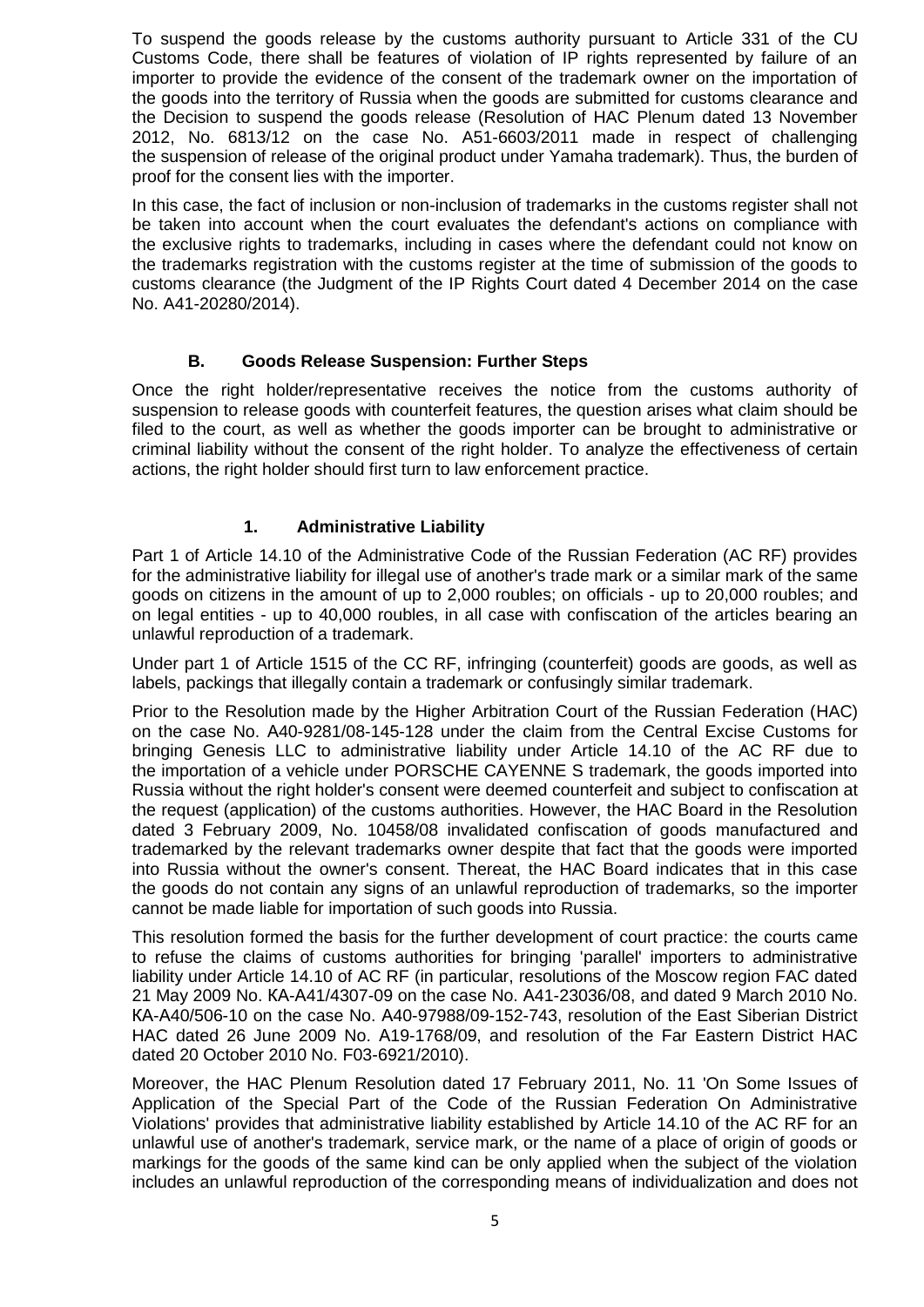apply in respect of articles, which are not counterfeit goods.

The court of intellectual property rights in its judgments refers to this conclusion, and also points out that the circumstances confirming the administrative violation under Article 14.10 of the AC RF shall be proven by the customs authorities (resolutions dated 25 June 2014 on the case No. A16-1453 / 2013, and 23 April 2014 on the case No. A51-23464 / 2013).

To date, the practice on cases of bringing importers of original trademarked goods without the right holder's consent to administrative responsibility under part 2 of Article 14.10 of the AC RF is deemed established: to classify an act as a violation, counterfeit features of imported goods shall be established, while the courts indicate the need to distinguish importation of counterfeit goods (unlawfully trademarked) and 'parallel import' (when original goods are imported into the territory of another country without the express consent from the right holder) (resolutions of the Fifteenth Arbitration Appellate Court dated 27 May 2013, No. 15AP-2709/2012-HP on the case No. A32-19017/2011, the Fifth Arbitration Appellate Court dated 19 December 2011, No. 05AP-7725/2011 on the case No. A51-14811/2011). Although in individual cases the court resolutions to satisfy the claims of controlling authorities remain in force (resolution of the Far Eastern District HAC dated 13 June 2012 No. F03-2144/2012).

#### [TODAY, THERE IS COURT PRACTICE, UNDER WHICH IT IS ALMOST IMPOSSIBLE TO MAKE A 'PARALLEL IMPORTER' ADMINISTRATIVELY LIABILE FOR THE UNLAWFUL USE OF A TRADEMARK.]

Part 2 of Article 14.33 establishes liability for unfair competition expressed in the introduction into circulation of goods with illegal use of means of the individualization of a legal entity, means of the individualization of products, works, services in the form of a fine on officials in an amount of 20,000 roubles or disqualification for a period of up to 3 years; on legal entities - from 0.1 to 0.15 of the amount of the receipts from the sale of the goods (work, service) on whose market the infringement has been committed, but not less than 100,000 roubles.

According to HAC Plenum, it is this part rather than Article 14.10 of the AC RF shall be applied to qualify the acts expressed in the introduction into circulation of goods with unlawful use of a trademark, if these acts comprise an act of unfair competition, as might be indicated, in particular, by the focus of such acts on the benefit for a business, the volume of goods sold. In this case, administrative liability for such a violation may only apply only to a person, which first put the goods with illegal use of a trademark into circulation and, therefore, may not apply to those, who purchased the goods from such a person (paragraph 17 of the above Resolution, dated 17 February 2011, No. 11).

Therewith, since the HAC, as noted above, supports the replacement of the national (regional) principle of exhaustion with the international and is of the view that the introduction into circulation of the original goods with an exhausted exclusive right is not an unfair competition, in practice, 'parallel' importers are not made liable under this article. However, there is still a precedent: the Resolution of the Thirteenth Arbitration Appellate Court dated 8 December 2011 on the case No. A56-73827/2010: acts of sale and introduction into circulation in the territory of the Russian Federation of beer under HOEGAARDEN trademark with the absence of a license agreement with the right holder were recognized as unfair competition according to Article 14.1.4 of the Federal Law dated 26 July 2006 No. 135-FZ '"On Protection of Competition'.

However, there is a possibility (based on paragraph 20 of the Resolution of the НАС HAC Board dated 30 June 2008, No. 30 'On Some Issues Arising in Connection with the Application by Arbitration Courts of Antimonopoly Laws') to file a claim for recognition of import and other introduction into circulation of goods without the consent of the owner as unfair competition directly to the court without prior addressing to the HAC. In this case, the Court thus cannot dismiss the claim referring to Article 148.2 of the AC RF.

## **2. Criminal Liability**

<span id="page-5-0"></span>An unlawful use of a trademark or a similar designation of homogeneous goods committed repeatedly or caused large damage (of over 250,000 roubles) entails the liability provided for by the Criminal Code of the Russian Federation up to imprisonment for up to 2 years with a fine of 80,000 roubles or in the amount of salary or other income for the period up to 6 months.

The courts generally render sentences under this Article provided that relevant offences were committed repeatedly (in case, when a person being previously brought to the administrative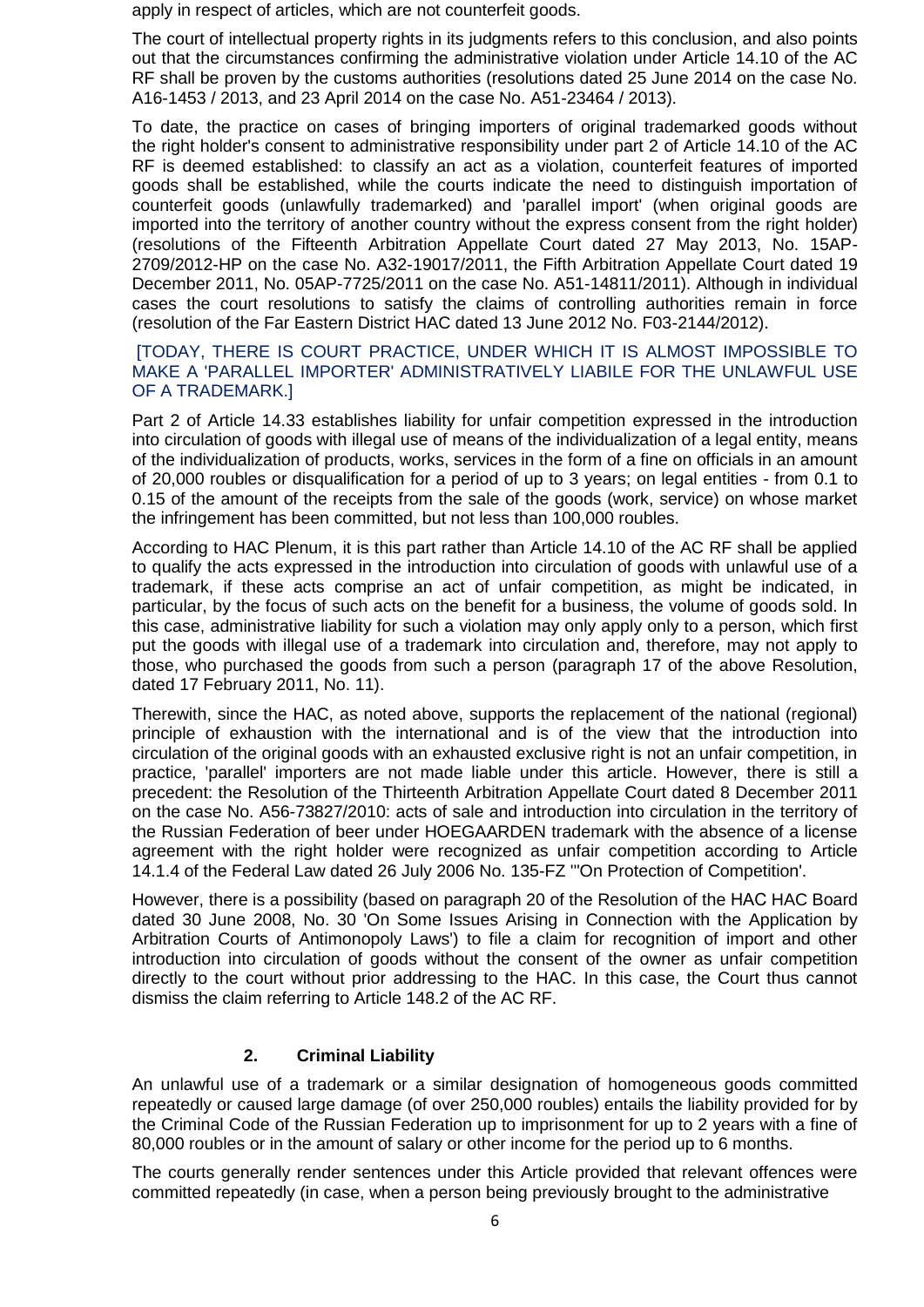liability for an unlawful use of a trademark, including through the sale of trademarked goods) and when proven that the goods are not original (in particular, the goods were manufactured not in the right holder's production facilities with violation of marking, quality and material requirements), as well as other elements of the offence, including the offender's intent (the Resolution of the Central District Court of Tver city on upholding the sentence rendered by the Justice of the Peace on the case No. 10-11\14, dated 13 October 2014; decision on the criminal case No. 1-56 /2014, dated 21 August 2014 made by the Justice of the Peace of judicial district No. 42 of the Mglinsky judicial area of the Bryansk region; appellate ruling on the case No. 10-2/2014, dated 30 July 2014 rendered by the Verkhovsky District Court of the Oryol region).

Therewith, in the case No. 22-10966 for an unlawful use of Creative trademark by introduction of the original goods into circulation, under the Sverdlovsk Regional Court ruling, dated 25 November 2009, a guilty person was made criminally liable (a claim for the case reconsideration by the court presidium was dismissed).

#### **3. Claims for Withdrawal from Circulation and Destruction of Goods**

<span id="page-6-0"></span>One of the civil law remedies related to the introduction into circulation of goods trademarked without the consent of the right holder is seeking for the withdrawal and destruction of the relevant goods, labels, packages that contain illegally used trademark or confusingly similar designation at the expense of an infringer under Article 1515.2 of the CC RF. Judicial practice in terms of such claims is formed rather in favour of right holders.

The first of the most significant cases on the discharge of claims for withdrawal and destruction of imported goods considered in courts of all instances was the case under the claim from SANPELLEGRINO S.P.A. against Elit Voda Ru LLC. The Resolution of the Moscow district HAC dated 29 December 2011, No. А40-12515/2011 states that based on Articles 1515.1 and 1252.4 of the CC RF, the goods being a material medium, on which a trademark is placed, shall be deemed a counterfeit not only in case of creation of a non-genuine goods trademarked without the consent of the right holder, but also in case of illegal (counterfeit) use of the original product, which leads to a violation of the exclusive rights of the right holder; in the latter case, the material medium is recognized as a counterfeit by the court.

Thereat, the court recognize the fact that the original goods had been purchased outside of Russia as irrelevant, since under Article 1227.2 of the CC RF, the transfer of ownership to a thing shall not involve the transfer or granting the right to intellectual property or means of individualization expressed in the thing. Thus, since the infringement of the rights of a trademark owner is, inter alia, the unauthorized importation of goods containing a trademark or confusingly similar designation to the territory of Russia, and the disputed goods were counterfeit, according to the court, the withdrawal and destruction of the relevant goods in this case is lawful. The HAC supported this position (the Ruling, dated 6 June 2012, No. VAS 4558/12 on refusal to forward the case to the HAC Praesidium).

This position is also reflected in recent court judgments, in particular: decision of the IP Rights Court, dated 16 December 2013, on the case No. A41-42379/2012 validated the claim of Nissan Jidosha Kabushiki Kaisha against AVTO logistika LLC for the withdrawal and destruction of goods containing NISSAN trademarks, in the absence of evidence that the defendant had the right to use these trademarks; resolution of the IP Rights Court, dated 4 August 2014, on the case No. A40-98350/2013 also upheld lower court decisions on the withdrawal and destruction of NESTLÉ WATERS France goods (mineral water) imported without the consent and marked with PERRIER trademark, and the goods were recognized as counterfeit. In both these cases, the court referred to paragraph 25 of the joint Resolution of the Supreme Court Plenum and HAC of the RF, dated 26 March 2009, No. 5/29 'On Some Issues Arising in Connection with the Entry of Part IV of the Civil Code of the Russian Federation into Force'.

[THE RIGHT HOLDER'S CLAIMS FOR WITHDRAWAL AND DESTRUCTION OF THE GOODS IMPORTED INTO THE TERRITORY OF RUSSIA WITHOUT ITS CONSENT, FOR COMPENSATION FOR INFRINGEMENT OF THE EXCLUSIVE RIGHTS TO THE TRADEMARK AND FOR PROHIBITION TO IMPORT THE GOODS IN FUTURE ARE IN MOST CASES SATISFIED BY THE RUSSIAN COURTS.]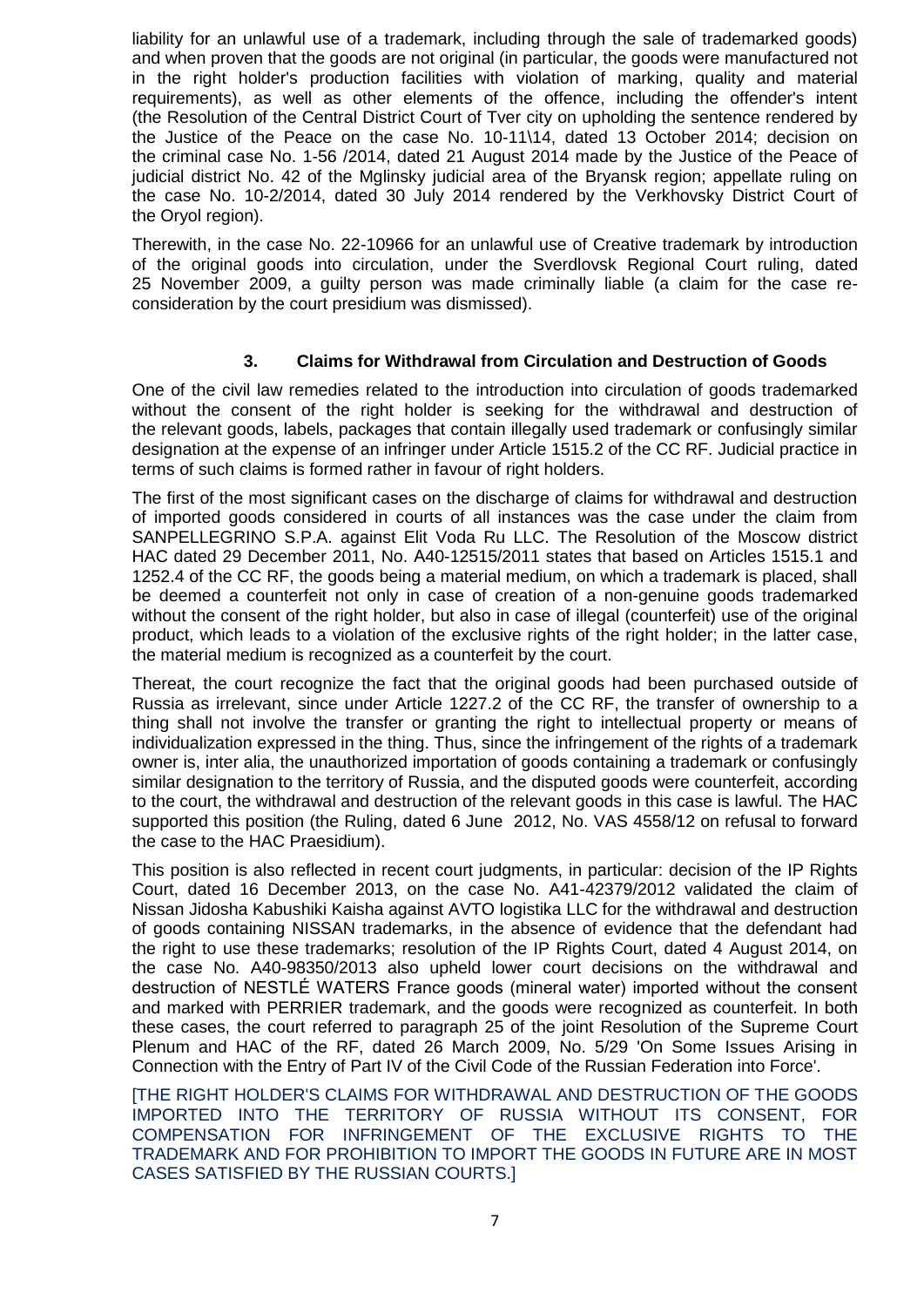At the same time, courts also made decisions to dismiss the claims for the withdrawal and destruction of goods, in particular, the decision of the Thirteenth Arbitration Appellate Court, dated 25 November 2013 on the case No. A56-10416/2013 (under the HAC resolution, dated 15 July 2014 No. VAS-12583/13, the case transfer to the Presidium was refused), in which the court concluded that since the goods offered for sale in Russia without the consent of the right holder are original and containing trademarks of the claimants, then subject to the presence of signs and conditions related to their legal acquisition by other persons (including, individuals claiming for legal possession), seizure (withdrawal) followed by the destruction of these goods cannot be considered as a proportionate punishment for the violation committed by the defendants. In this case, however, the claim for compensation for an illegal use of the trademarks was satisfied, which leads to the conclusion that the courts in this case were based primarily on the need to determine proportionate sanctions for the violation.

#### **4. Claims for Compensation**

<span id="page-7-0"></span>In addition to the withdrawal and destruction of counterfeit goods at the expense of an infringer, a right holder may claim for compensation by the infringer, according to Article Article 1515 of the Civil Code:

- 1) in the amount from 10,000 to 5,000,000 roubles at the court's discretion based on the violation nature;
- 2) double the price of the goods illegally trademarked, or double price of the right to use a trademark based on the price usually charged for a lawful use of the trademark under comparable circumstances.

Such a claim may be filed instead of a claim for damages. The essential difference between these claims is no need in proving the amount of damages, as well as the causal link between the unlawful use of the trademark and damages.

Analysis of judicial practice in view of the application of provisions of the CC RF on liability for infringement of the exclusive trademark rights shows that damage claims were satisfied by the courts in most cases, subject to evidence of importation of goods without the consent of the right holder, i.e. the fact of infringement of the exclusive right to the trademark.

The court at own discretion determines the amount of compensation according to the law, but not higher than the amount specified by the claimant. In this case, the court may recover compensation in a smaller amount compared to the claimed amount, but not below the lower limit set by law (paragraphs 43.2 and 43.5 of the resolution of the SC Plenum and HAC Plenum, dated 26 March 2009, No. 5/29).

The amount of compensation shall be justified and determined by the court, in particular, on the basis of the violation nature, period of unlawful use of a trademark, degree of guilt of the violator, previous commitments of violation of exclusive rights of the right holder, probable losses of the right holder, as well as proportionality of the compensation to violation consequences. Thus, an unlawful use of NISSAN trademarks by importation of the goods so trademarked into the territory of Russian resulted in the compensation by AVTO logistika LLC in the amount of 400,000 roubles, based on 20,000 roubles for each customs declaration.

In case of an unlawful use of Abbott trademark by importation into Russia and sale of coronary stents accordingly trademarked, under the claim from Abbott Laboratories against Kufran-C LLC, the FAC of the West Siberian district by its resolution, dated 14 February 2013 on the case No. A45-5005/12 awarded compensation in the highest possible amount - 5,000,000 roubles (under the HAC Ruling, dated 5 June 2013 No. VAS-6633/13, the case transfer to the HAC Presidium for supervisory review was refused). In the analytical part of the resolution on that case, the Appellate Court referred to the legal position set out in paragraph 15 of the Information Letter, dated 13 December 2007, No. 122 'Review of Arbitration Precedents related to the Application of Intellectual Property Law': the importation of goods trademarked without the consent of the right holder is an element of introduction of the goods into circulation in the Russian Federation and a separate violation of the trademark owner's rights. The argument of the defendant on exhaustion of the claimant's exclusive right to the trademark by the importation of similar goods by Abbott Laboratories or by another person upon its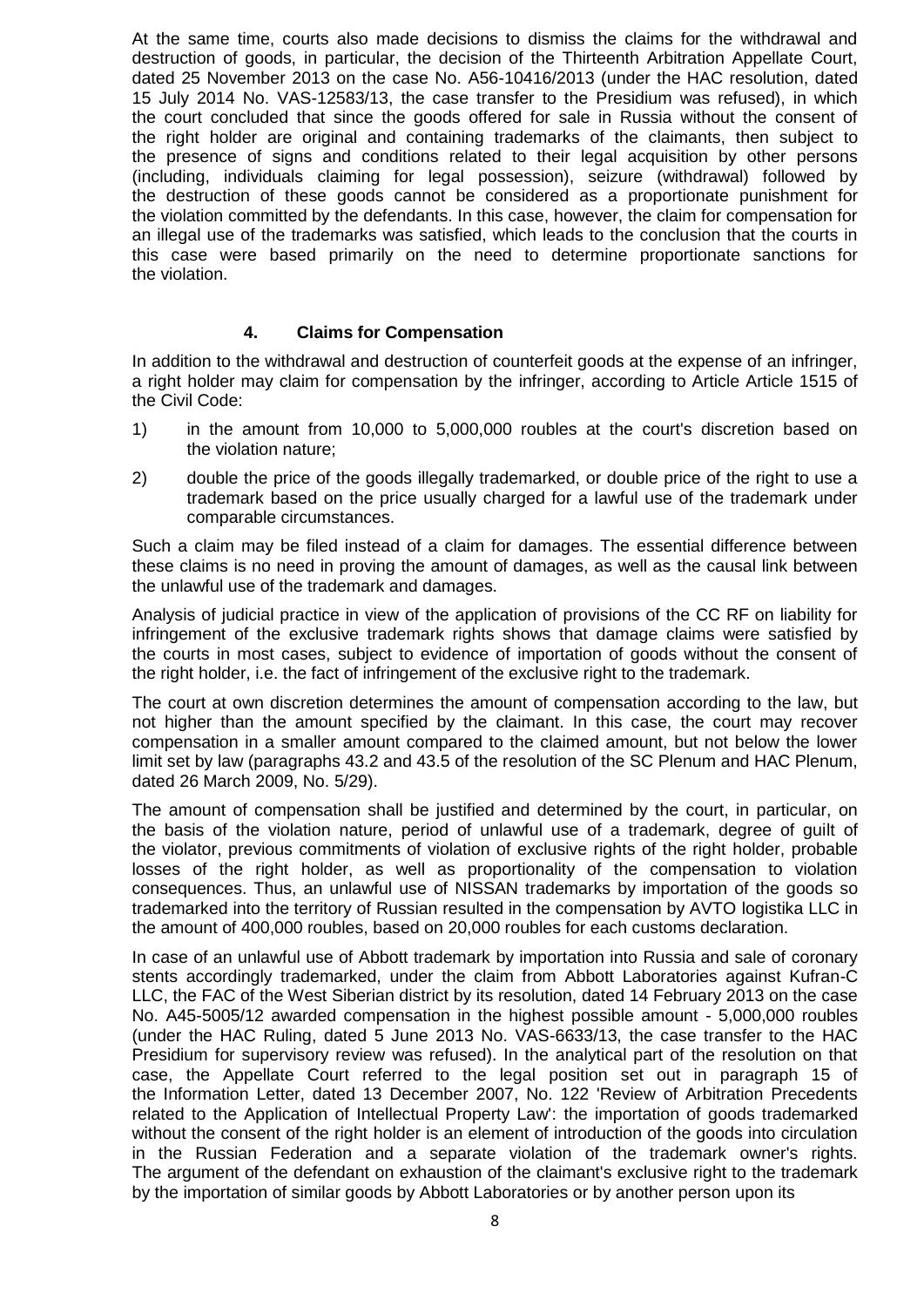consent was dismissed as based on misinterpretation of Article 1487 of the CC RF, under which we may conclude that the exhaustion only takes place in relation to the trademark with regard to *specific goods*, which were put into circulation in the territory of Russia by the right holder or upon its consent.

In practice, for one case of the violation represented by the importation of goods under a single customs declaration, a peak compensation was 1,000,000 roubles for an unlawful use of Guinness trademark (under the resolution of the FAC of Moscow district, dated 18 June 2012 on the case No. A40-78553/11-110-648, the case transfer to the HAC Presidium was refused) and Merries trademark (resolution of the FAC of the Far Eastern district, dated 13 June 2013 on the case No. A51-22505 / 2012).

At the same time, there are precedents connected with reduction of the compensation amounts for an unlawful use of a trademark in several times compared with the claims amount: in particular, in the case under the claim from Heineken Česká republika, a.s. against Elit Voda Ru LLC in connection with the introduction of goods under KRU OVICE trademark into circulation in the territory of Russia without the claimant's consent, the compensation amount was reduced from 400,000 to 200,000 roubles (resolution of the FAC of the Moscow district, dated 16 April 2012, on the case No. A40-51953/11-51-440). In the case No. A40-23850/12-27-216s involving the same parties and subject of the claim, the compensation amount was reduced from 1,000,000 to 30,000 roubles (resolution of the FAC of the Moscow district, dated 25 February 2013). In this case, the court did not support the claim for compensation recovery in the amount of 10,000 roubles for each unit of imported goods (bottle of beer) under one customs declaration: as a violation of the exclusive right the court recognized the fact of importation of goods in general, regardless of the number of imported goods.

When filing compensation recovery claims, the right holders would be better to consider precedents of the relevant arbitration court in order to claim for the most optimal amount of compensation so that such an amount shall be sufficient to prevent repeated violation in future, on one hand, and taking into account that it may be reduced by the court and the right holder will have to pay the state fee in proportion to the claim amount, on the other hand.

#### **5. Claim for Moratorium on Any Acts related to the Trademarks Use**

<span id="page-8-0"></span>The claim for moratorium to take any actions involving the use of a trademark without the owner's consent, including to put into circulation in the territory of the Russian the goods containing the trademark placed on them, their label or packaging, to import, advertise, store, sell, distribute and use in the territory of the Russian Federation of goods, marked the specified trademark, is filed by the right holders under Article 1252.1.2 of the CC RF and, generally, with the claim for compensation for an unlawful use of the trademark and for withdrawal and destruction of the relevant goods at the expense of importers. Such claims are usually satisfied by courts in most cases. Examples of court decisions to satisfy such a claim can be the abovementioned Resolution of the FAC MD, dated 29 December 2011 on the case No. A40-12515/11-27-104 under the claim from SANPELLEGRINO S.P.A. against Elit Voda Ru LLC (supervisory review of which was denied by the HAC ruling, dated 6 June 2012 No. SAC-4558/12), the Resolutions of the IP Rights Court, dated 4 March 2014 on the case No. A40-22890/2013, dated 28 May 2014 on the case No. A76-12697/2013, dated 13 August 2014 on the case No. A51-32897/2013. The keynote in such resolutions is also the fact that the court may recognize original goods as counterfeit under Article 1252.4 of the CC RF, which establishes that if the importation of material values, in which the result of intellectual activity or means of individualization is expressed, causes an infringement of the owner's rights to such means, such material media shall be deemed counterfeit.

The claim to prohibit any actions connected with the use of trademarks is also filed to initiate a criminal case under Article 315 of the Criminal Code of the Russian Federation, when the importer in violation of the court decision continues to import goods without the right holder's consent, as well as to collect evidence in support of a new claim: establishing violators (sellers of illegally imported goods), selling price of the goods and amount of funds received by the violators from selling the goods (to determine the compensation amount).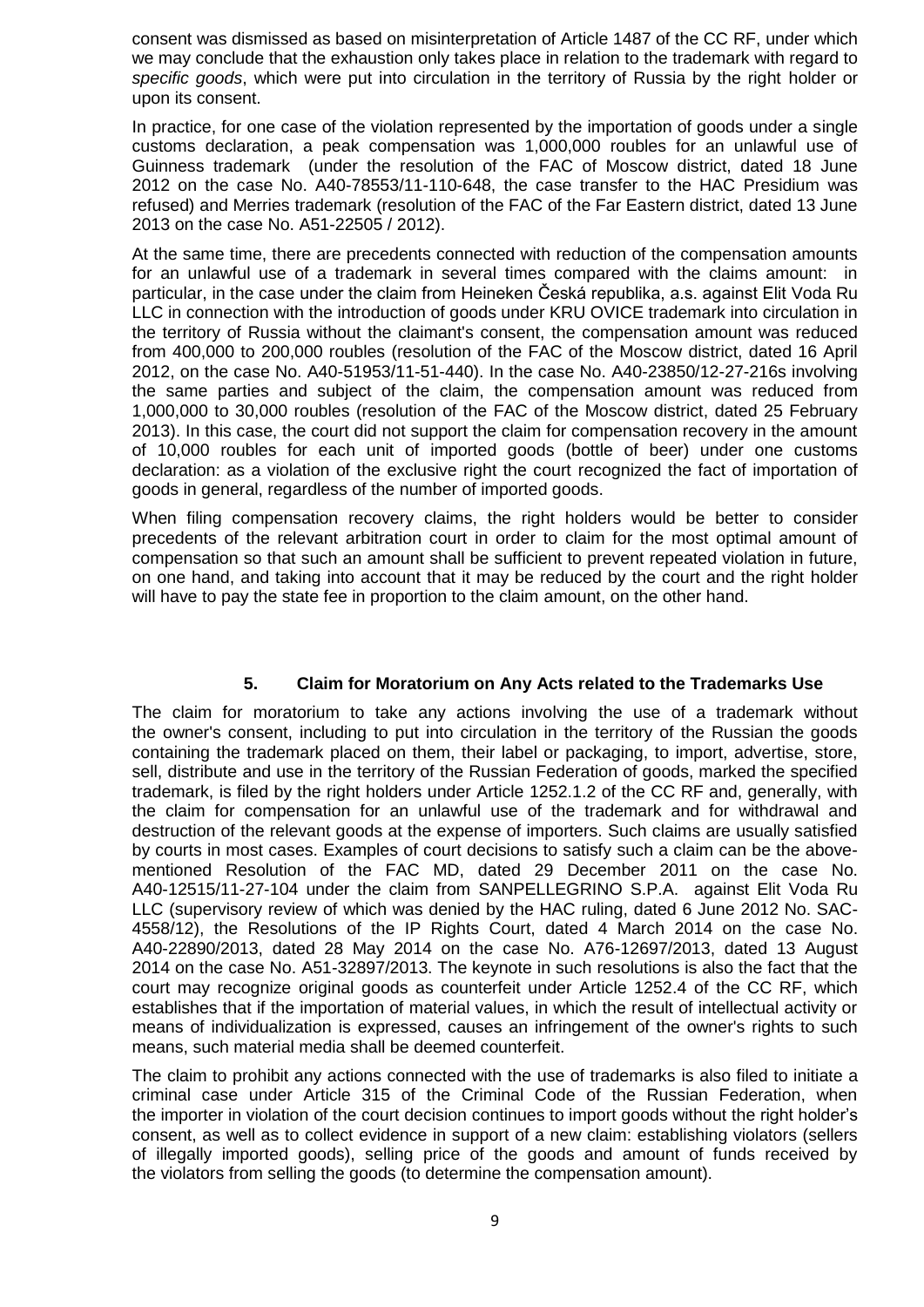The liability in this case can be imposed not only on the importers, but also on persons, who offer to sell the relevant goods purchased in another state and containing the trademarks protected in Russia, in particular, those, who implement commission trade of such goods (the Resolution of the IP Rights Court, dated 2 April 2014 on the case No. A56-10416/2013).

In connection with the regional principle of exhaustion of trademark rights within the EEU, it is interesting to note the case No. A41-42709/2010 under the claim of Bayerische Motoren Werke Aktiengesellschaft against AVTO logistika LLC" for the moratorium on import or another way of putting into circulation in the territory of the Russian Federation, as well as transportation or storage for such a purpose of the goods under BMW trademark, and for compensation of 300,000 roubles for the violation of the exclusive rights to the above trademarks. The resolution of the FAC MD, dated 16 March 2012, the first of these claims was satisfied. However, under the ruling of the HAC, dated 9 June 2012 No. VAS 5179/12, the case transfer to the HAC Presidium for supervisory review was refused.

AVTO logistika LLC requested the Arbitration Court of the Moscow to change the way of enforcement of the judgment in view of the fact that the injunction against the introduction into circulation in the territory of the Russian of goods containing disputable trademarks of the claimant is so formulated that the defendant cannot import goods containing claimant's trademarks from the territory of Belarus and Kazakhstan to Russia, even where the relevant goods are put into circulation in the territory of the above states by the claimant or with its consent. The decision of the Arbitration Court of the Moscow region, dated 6 September 2013, being upheld by the resolution of the Tenth Arbitration Appellate Court, dated 24 December 2013 and judgment of the IP Rights Court, dated 12 May 2014, denied the claim, since the procedural law contains a list of grounds for changing the way or manner of judicial act enforcement, such a change is an exceptional measure taken by the court subject to adverse circumstances that impede the enforcement of the act, and shall be solely aimed at the enforcement of the act, and, probably, within the filed claims and in accordance with the facts established by the court decision. In this case, the defendant's petition was filed to overcome or mitigate the adverse effects caused by the judicial act against the defendant, rather than to create conditions for enforcement thereof.

When considering civil legal claims from right holders against 'parallel' importers, the courts also establish whether the relevant violation took place: not only the actual importation into the territory of Russia of the goods bearing the relevant trademarks, but the customs declaration for the release of the goods in circulation in the Russian Federation.

In its decision on the case No. A51-22505/2012 related to the violation of the claimant's exclusive rights to MERRIES trademark and went through all court instances, the arbitration court with the reference to paragraph 15 of the informational letter from the HAC Presidium, dated 13 December 2007, No. 122 stated that when qualifying an action as the importation of trademarked goods into the territory of Russia, declaration of the goods would a sufficient factor. At the same time, the Appellate Court noted that the actions aimed at the importation of goods into the territory of the Russian Federation under another's trademark (counterfeit goods) were established as taken by the defendant by the fact of customs clearance of the goods for subsequent release into free circulation in the territory of Russia. A similar conclusion was made by the arbitration court on the case No. A21-10857/2012 under the claim of Samsung Electronics Co., Ltd. against M4M LLC (upheld by the decision of the Thirteenth Arbitration Appellate Court, dated 5 June 2013).

At the same time, in the case No. A60-15807/2013 under the claim of CASIO Keisanki Kabushiki Kaisha against Aviacon Zitotrans JSC the courts dismissed the claim in full, since the defendant performed the goods transportation only, not being an owner, consignor or consignee thereof and not having the powers to dispose of them, and there was no evidence supporting the defendant's intent and actions to undergo customs procedures for the goods release into the territory of the Russian Federation (submission to the customs authority of documents and information about the transported goods, performance of customs operations related to the temporary storage of the goods or customs declaration thereof in accordance with the customs procedure).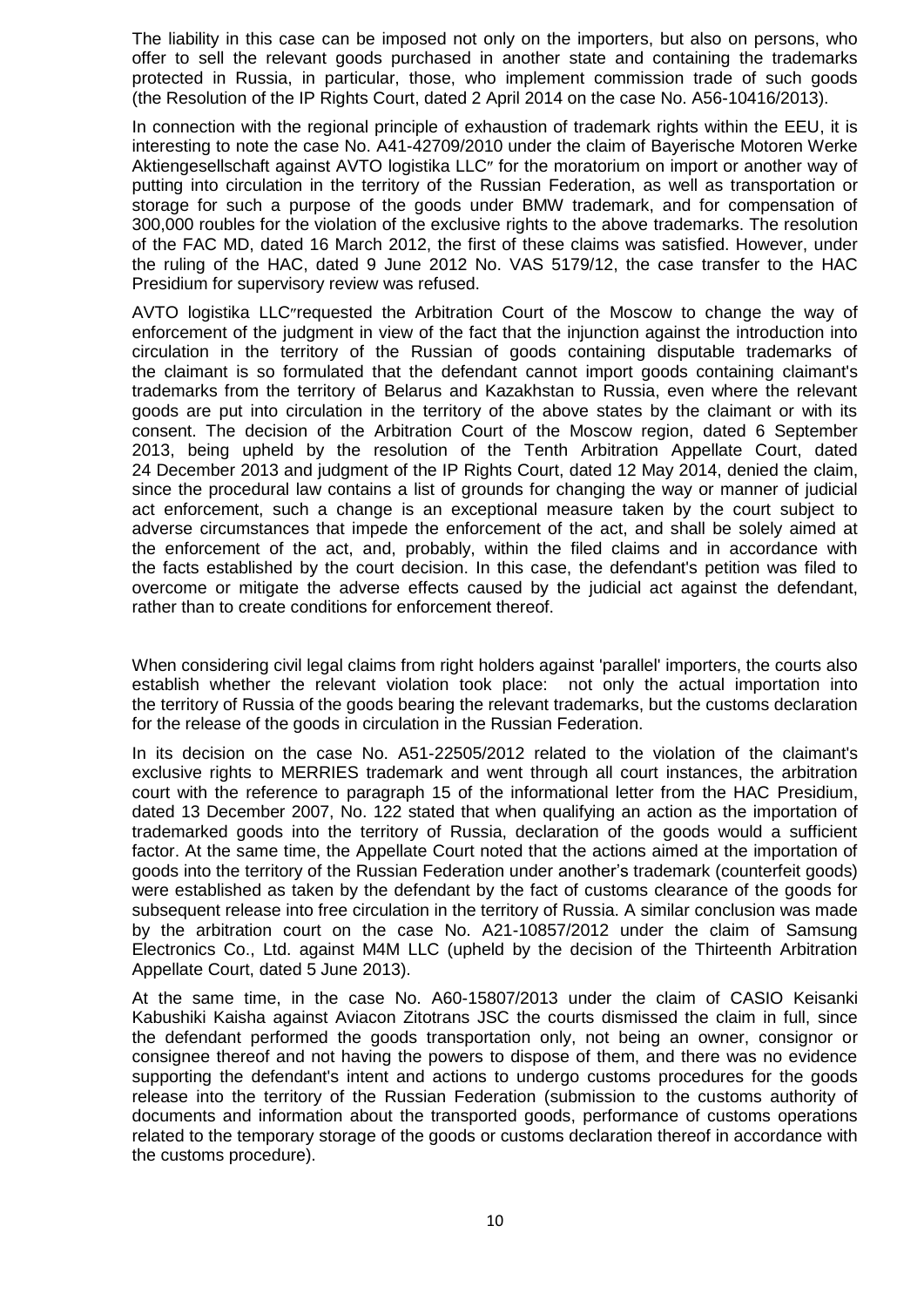In this case, the burden to prove the presence of the right holder's consent/approval to use the trademark lies with a person importing or otherwise introducing the goods into circulation, since the absence of prohibition to use a result of intellectual activity or means of individualisation is not considered as a consent (approval) thereto, according to paragraph 2 of Article 333.1 of the Civil Code

#### <span id="page-10-0"></span>**II. KAZAKHSTAN**

The Law of the Republic of Kazakhstan, dated 7 April 2015, No. 300-V 'On the Introduction of Amendments to Some Legislative Acts on the Issues of Legal Regulation of Intellectual Property' replace the national principle of right exhaustion with the regional principle (Article 19.7 of the Law of the Republic of Kazakhstan 'On Trademarks, Service Marks and Appellations of Origin') (hereinafter - the 'Trademark Law'). These changes have brought the national legislation in line with the provisions set by the EEU Treaty between Russia, Kazakhstan and Belarus, dated 29 May 2014.

In the absence of the actually 'functioning' Unified Customs Intellectual Property Register in the EEU territory, operation of the Kazakhstani CIPR becomes particularly important to the right holders.

#### [SINCE THE UNIFORM CUSTOMS IP REGISTRY IS CURRENTLY INOPERABLE, THE EFFECTIVE PROTECTION OF TRADEMARK RIGHTS REQUIRES REGISTRATION THEREOF IN KAZAKHSTANI CIPR.]

In Kazakhstan, there are measures of customs authorities on protection of IP rights similar to the Russian measures: maintenance of the CIPR and ex officio measures (Article 58 of the Agreement on Trade-Related Aspects of IP Rights). The procedure and requirements for the inclusion of trademarks in the Kazakhstani CIPR and the same of Russia are not much different.

In practice, in respect of goods, which for the first time crossed the EEU border that coincides with the 'external' customs border of Kazakhstan, the customs authorities will apply Kazakhstani CIPR, for example, when the goods are declared for customs clearance at the border of Kazakhstan and China, where the EEU border coincides with the Kazakhstani border. Further movement of the goods through the EEU territory is free in accordance with the principle of regional exhaustion of intellectual property rights.

Chapter 53 of the Code of the Republic of Kazakhstan 'On Customs Affairs' provides for the suspension of goods involving the violation of a trademark right for 10 business days with the option of further extension for next 10 business days. During the suspension period the right holder shall take measures for protection of the trademark rights - to file a claim for commencement of administrative or civil proceedings. Otherwise, in failure to provide documents confirming the commencement of administrative or civil proceedings and seizure of the goods, the customs authorities will release the suspended goods in free circulation. The goods introduced into circulation in Kazakhstan in violation of trademark rights are difficult to identify among the rest original goods, as it is not easy to track the points of sale, so it becomes more complicated for the right holder to protect its rights. Given factors such as: a common economic area within the EEU, where the goods are freely circulated; regional principle of exhaustion of trademark rights in the EEU territory; and the risk of penetration in Kazakhstan of counterfeit (fake) goods both from China and neighboring countries, the goods customs cleared in Kazakhstan can reach domestic markets of the EEU states, which would create further complications in taking effective measures for the protection of trademark rights for the owners. It is obvious that not all right holders assess such a risk and apply to the customs authorities of Kazakhstan to include trademarks in Kazakhstani CIPR, having discovered sales of counterfeit goods in domestic markets.

As mentioned above, the customs authorities of Kazakhstan do not release the suspended goods in free circulation, if the right holder has taken steps to protect its trademark rights. In Kazakhstan, the legislation also provides for the option to bring a 'parallel' importer to administrative and/or civil liability.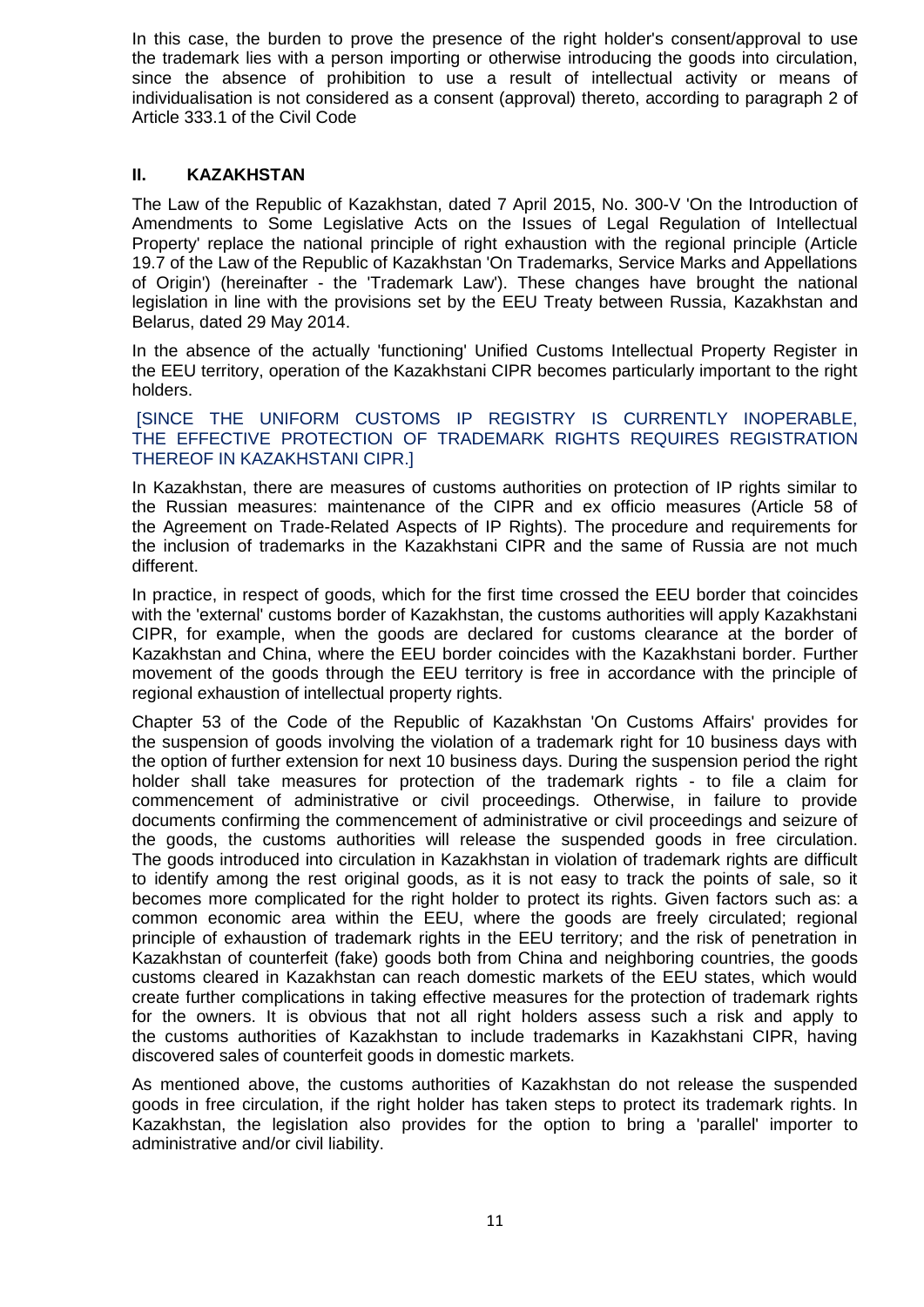#### **1. Administrative Measures**

<span id="page-11-0"></span>Prior to the moratorium on audits of small and medium businesses introduced on 2 April 2014, administrative liability was the most common form of liability for violations of trademark rights. On 1 January 2015 the moratorium effect terminated and, therefore, a large number of statements (claims) are expected to be filed with regard to violations of the exclusive trademark rights of owners.

If an owner solely intends to eliminate a certain violation without recovery of compensation, and do not want to waste time on litigation and suffer related costs, it makes sense to seek protection of its rights in the administrative procedure.

Protection of trademark rights in the administrative procedure can be performed by filing an application to the competent authorities as provided by the Code of the Republic of Kazakhstan 'On Administrative Violations' (AC RK), which initiate administrative proceedings under Article158 '*Unlawful Use of Another's Trademark*' of the AC RK. Starting from 2015, in addition to the justice authorities and authorities for competition protection, the customs authorities also may initiate administrative proceedings. Now, when the customs authorities identify the signs of IP rights violation, they can initiate administrative proceedings and draft administrative violation notices in relation to the suspended goods. Previously, it was necessary to provide the customs authorities with documents on the seizure of the goods issued by the justice authorities and/or administrative court rulings on confiscation of the goods.

#### [IN KAZAKHSTAN, A 'PARALLEL' IMPORTER CAN BE MADE ADMINISTRATIVELY LIABLE BY CUSTOMS AUTHORITIES.]

From 1 January 2015, administrative liability in Kazakhstan for an unlawful use of a trademark (Article158 of the AC RK) arises only if the relevant actions do not contain the elements of a criminal offence. Qualifying elements under Article 222 of the Criminal Code of the Republic of Kazakhstan '*Unlawful Use of a Trademark*' are repeated nature and large-scale damage caused. Pursuant to Article 3.38 of the Criminal Code of Kazakhstan, the large-scale damage is in the amount of more than 100 MCI when caused to an individual, and more than 1,000 MCI when caused to a legal entity.<sup>6</sup>

Moreover, from 1 January 2015, amounts of administrative fines have changed. First, fine amounts are differentiated depending on the category of business entity, and, second, instead of the previous maximum and minimum limits of fines, now only a maximum amount of an administrative is provided: for individuals - 30 MCI, for small businesses - 40 MCI, for medium businesses - 50 MCI, for large businesses - 100 MCI. In addition to fines, Article158 of the AC RK also provides a sanction such as confiscation of goods for destruction or, in case of original goods, transfer to the right holder upon its request.

The Kazakhstani legislation does not directly define the counterfeit goods. However, the courts in consideration cases related to "parallel" import are based on the following rules of law.

According to Articles 125 and 1025 of the CC RK, the exclusive right to use a trademark shall belong to the right holder only. A protected trademark cannot be used without the right holder's consent. In this case, the use of a trademark is any act of its introduction into circulation, regardless of whether the trademark is placed on the original goods or on false goods. Interpretation of Article 1025 of the CC RK implies that any trademarked product, including the original one, shall be imported, or sold by the right holder or with its consent.

Pursuant to Article 19.7 of the Law 'On Trademarks, Service Marks and Appellations of Origin of Goods', the use of a trademark by others in relation to goods, which have been legally put into civil circulation in the territory of EEU member-states by the right holder or with its consent, shall not be considered as the infringement of the exclusive right to the trademark.

Given the provision of the CC RK and Article 19.7, the use of a trademark in relation to goods, which have been put into civil circulation in the territory of the Republic of Kazakhstan and other EEU member-states not by the right holder or without its consent, shall be considered as the infringement of trademark right.

**.** 

 $<sup>6</sup>$  From 1 January 2015, one MCI equals to 1,982 tenge</sup>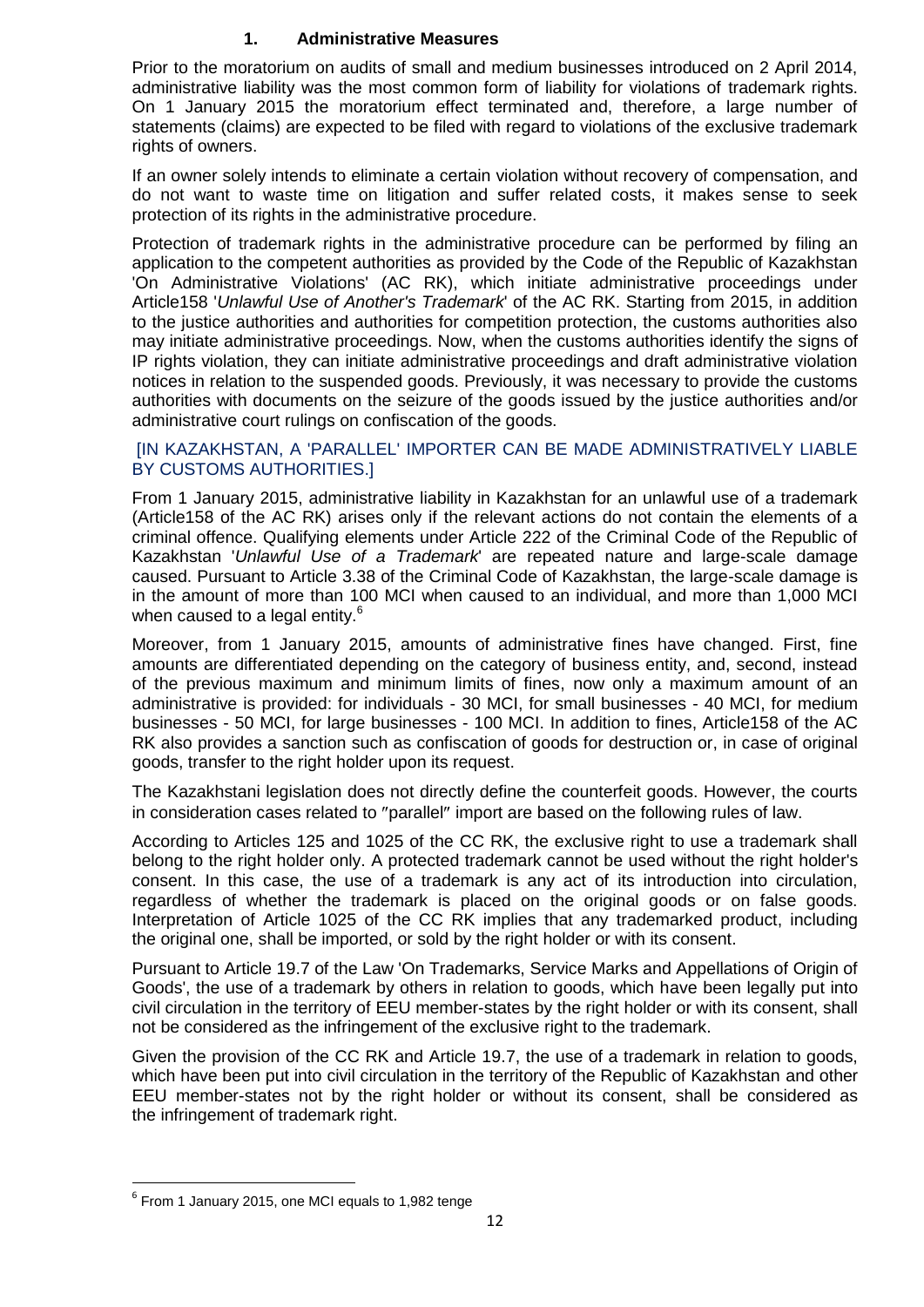As an example of violation of the exclusive rights applying former national principle of rights exhaustion can be the case No. 2-6492/2014 under the claim of Nissan Jidosha Kabushiki Kaisha (also trading under the name 'Nissan Motor Co., LTD) against CARLUX COMPANY LLP for the protection of exclusive right to Nissan trademarks - to qualify the actions of CARLUX COMPANY LLP represented by storage, offer for sale and sale in the territory of the Republic of Kazakhstan of **vehicles** under Nissan trademarks, as well as by the use of Nissan trademarks in the signs, advertising materials on the website **[http://www.carlux.kz](http://www.carlux.kz/)** and SMS dispatch, as violating the exclusive rights of Nissan Jidosha Kabushiki Kaisha to Nissan trademark, and, therefore, illegal; for prohibition and prevention of any further actions of CARLUX COMPANY LLP that infringe the exclusive rights Nissan Jidosha Kabushiki Kaisha to Nissan trademark or such actions, which create a threat of such an infringement in the territory of the Republic of Kazakhstan; for immediate termination of the unlawful use in the Republic of Kazakhstan of foreign NISSAN trademarks, as well as identical or confusingly similar designations, including in signs, advertising materials on the website and SMS dispatch; obliging CARLUX COMPANY LLP to announce immediately in the republican newspaper *Kazakhstanskaya Pravda* or *Yuridicheskaya Gazeta* the infringement committed, the termination of further illegal use by the company of NISSAN trademarks; for recovery of compensation from CARLUX COMPANY LLP in favour of the Claimant for the state fee. The court took into account that any goods mean both original and fake goods. According to the decision of the Specialised Inter-District Economic Court of Almaty, dated 4 August 2014, on the above case, the main sign of an unlawful use of the trademark is the lack of the right holder's consent. In this regard, the claim of Nissan Jidosha Kabushiki Kaisha was satisfied in full.

## **2. Civil Law Measures**

<span id="page-12-0"></span>In 2014, due to a moratorium on audits of small and medium business entities, the trademark owners had to seek protection in civil proceedings provided for by the Civil Procedural Code of the Republic of Kazakhstan ("CPC RK"). In particular, in practice, a moratorium made interaction with customs authorities in connection with the suspension of the release of counterfeit goods (both "parallel" import, and false goods) difficult. The fact is that the administrative procedures allowed a right holder more quickly respond to the customs notices on the goods suspension and receive within the suspension period (totalled in 20 business days) the necessary procedural document to avoid customs clearance and release into circulation of such goods. Due to the ban on audit of small and medium business entities, a right holder might only file a claim to the court. Because of the nature of procedures and deadlines specified by the CPC RK, a right holder or its authorised representative referred to in the CIPR not always manage to obtain a court order to initiation civil proceedings within the suspension period. In such cases, upon the expiry of the suspension period, the right holder must file to court a claim related to the release of the customs-cleared goods into circulation.

In respect of the goods being already in the civil circulation, if no measures were taken at the border point, the right holder usually try to resolve the conflict with an infringer in the pre-trial procedure, giving a requirement to the potential infringer on voluntarily termination the unlawful use of the trademark. When this does not give a positive result, the right holder goes to the court.

Apart from the requirement to stop infringing the trademark rights, the claim may include the requirements to compensate the trademark owner for losses incurred. (Articles 9 and 1032 of the CC RK and Article 44 of the Law 'On Trademarks, Service Marks and Appellations of Origin of Goods').

[IF BESIDES THE ELIMINATION OF VIOLATIONS THE RIGHTHOLDER CONSIDERS NECESSARY TO STOP THE VIOLATION IN THE FUTURE AND RECOVER DAMAGES FROM 'PARALLEL' IMPORTERS, HE MAY FILE THE RESPECTIVE CLAIM TO THE COMPETENT COURT REPUBLIC OF KAZAKHSTAN.]

However, in practice, it is extremely difficult to calculate the amount of losses. A trademark owner, as a rule, does not have reliable information on the extent of the damage caused by the infringement, and the infringer is seemed reluctant to provide the necessary information. Under Article 9 of the CC RK, the losses mean costs made or to be made by a person, whose rights have been infringed, actual damages and lost profits. The judicial authorities in